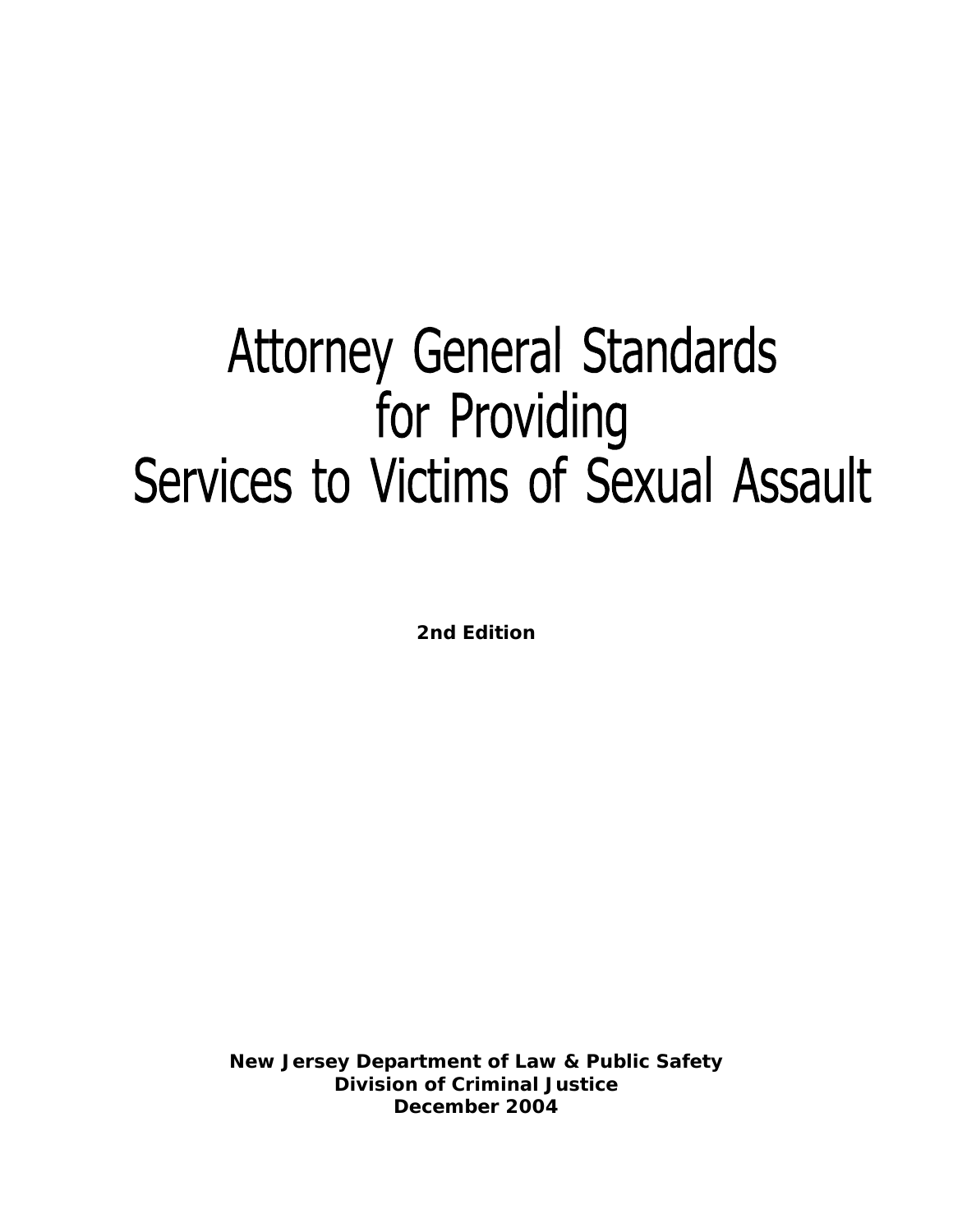## **INTRODUCTION**

Sexual assault crimes have a tremendous impact on victims and their families. The emotional and psychological injuries sustained are often more serious than the physical injuries, affecting every aspect of a victim's life long after physical injuries have healed.

New Jersey recognizes the importance of developing a methodology that treats sexual assault victims with sensitivity and understanding. The dignified, compassionate and well-organized treatment of victims is an essential element in creating an environment in which individuals feel safe reaching out for support and assistance. These services can promote healing for the victim and improve the identification and collection of evidence in all cases of sexual assault.

The *Attorney General Standards for Providing Services to Victims of Sexual Assault* was developed with the intention of implementing a systematic focus on the needs and concerns of sexual assault victims in an effort to ensure the compassionate and sensitive delivery of services in a non-judgmental manner. By promoting a victim-centered approach to sexual assault one can make the victim's safety the top priority, recognize the obstacles to seeking help, respect the integrity and autonomy of each victim, protect the victim's confidentiality, and regard victim feedback as critical to an improved response.

New Jersey is home to many diverse ethnic and cultural populations. Issues unique to these diverse populations may impact the ability of a victim of sexual assault to effectively access the services provided for in these Standards. It is important that local agencies are aware of the issues that may arise when such a victim comes forward and that provisions are made to address the needs of these victims.

These Standards and criteria will serve as a foundation for establishing county policies and procedures specific to the needs of each county's population and local resources. It is paramount that the well-being of the victim be given precedence. However, because of the unique nature of each sexual assault incident, situations may arise that will require the use of discretion to ensure that an individual victim's needs are met while, at the same time, public safety concerns are addressed in the most appropriate manner.

#### **HISTORY**

In 1997, a Sexual Assault Protocol Council that included representatives from nursing and medical professionals, rape care advocacy and law enforcement was convened with the support of Violence Against Women Act (VAWA) funds awarded to the Division of Criminal Justice. The Council's mandate was to develop statewide standards for the provision of services to victims of sexual assault. The utilization of a "victim-centered" approach to the development of standardized protocols became the guiding principle of the Council. The Council defined a victim-centered approach as "the systematic focus on the needs and concerns of a sexual assault victim to ensure the compassionate and sensitive delivery of services in a non-judgmental manner."

In 1998, the Office of the Attorney General issued the Council's recommendations in New Jersey's first *Standards for Providing Services to Survivors of Sexual Assault.* These Standards had the objective of improving the provision of services to victims by coordinating the efforts of health care providers, rape care advocates and law enforcement.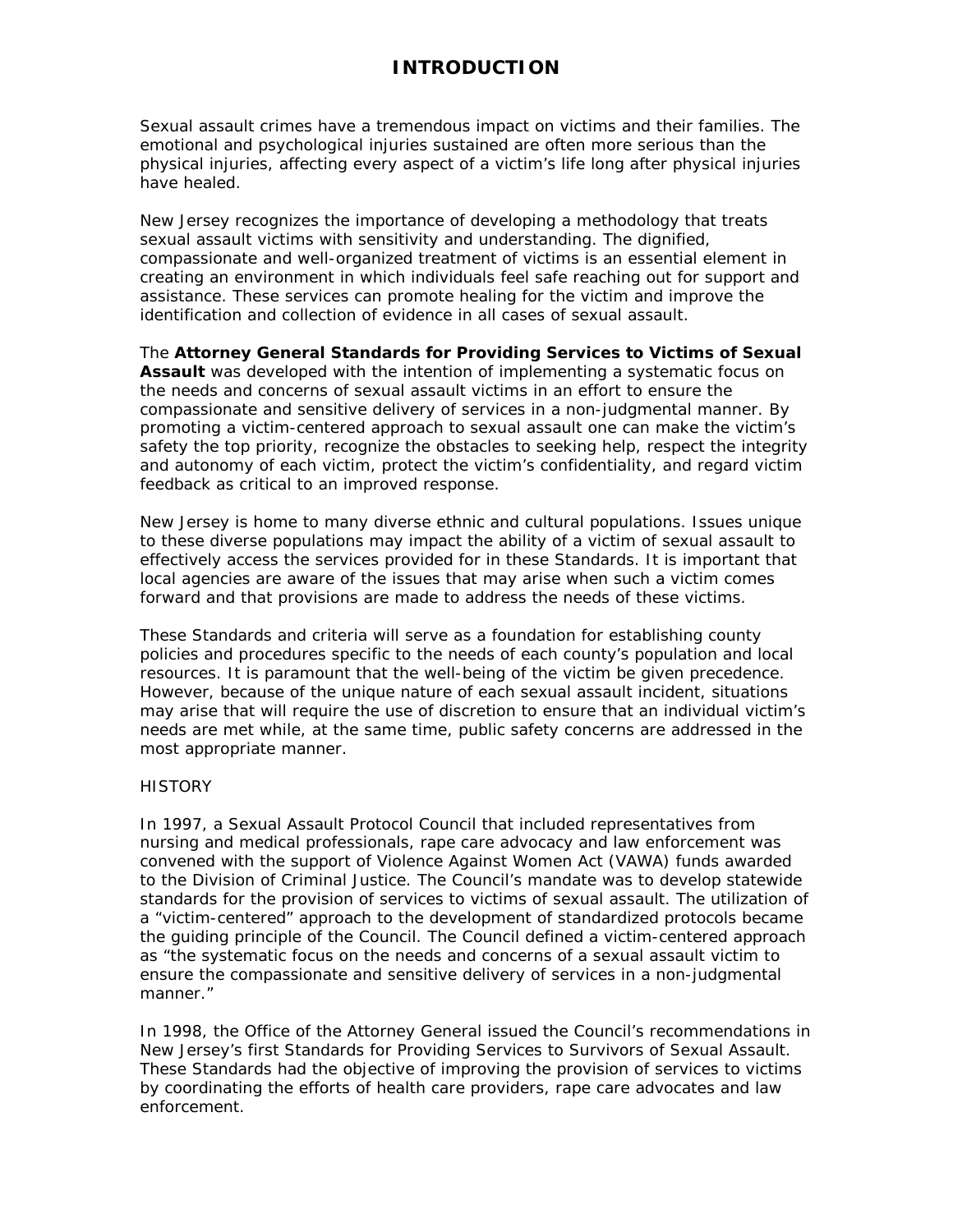The purpose of the Standards was to create an environment in which victims of sexual assault were treated with fairness, compassion and respect. The desired outcome was that victims would feel safe to seek help, counseling, medical treatment and to report these crimes.

In 2001, a permanent Attorney General SART/SANE Coordinating Council was established by the passage of N.J.S.A. 52:4B-50 et seq.

In 2003, at the direction of the Attorney General, the Coordinating Council created a subcommittee to review and revise the existing Standards.

The first edition of the Standards projected the vision of how a coordinated victimcentered approach should look. This second edition establishes Standards for best practices based on the experiences of those who applied this approach and what we have learned from the victims through doing so.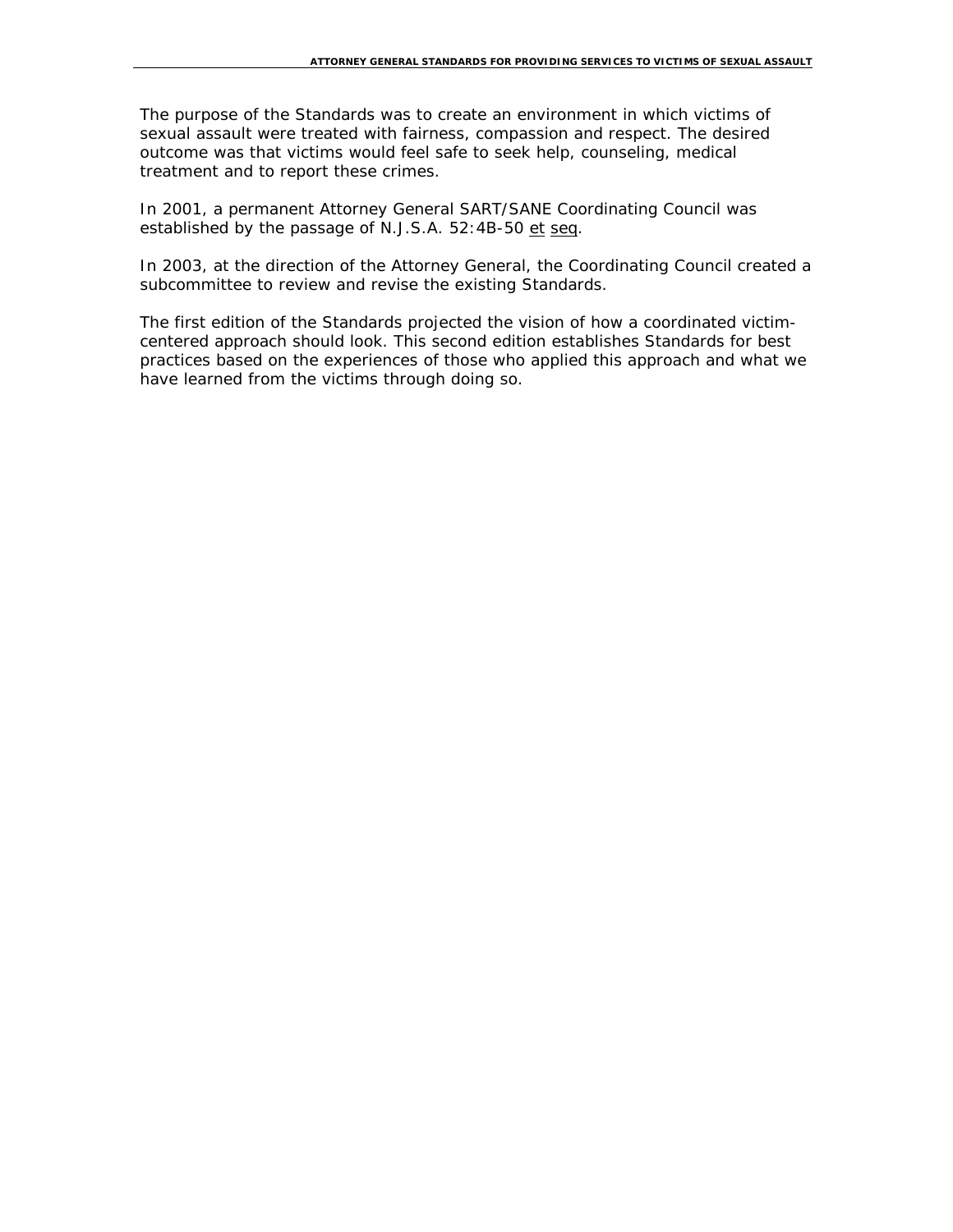# **TABLE OF CONTENTS**

| Specialized Services for Child and Adolescent Victims 12 |
|----------------------------------------------------------|
| Special Needs and Vulnerable Victim Populations 13       |
|                                                          |
|                                                          |
|                                                          |
|                                                          |
|                                                          |

# **Appendix**

#### **Contact Numbers**

| Attorney General's SART/SANE Coordinating Council xxiv |  |
|--------------------------------------------------------|--|
|                                                        |  |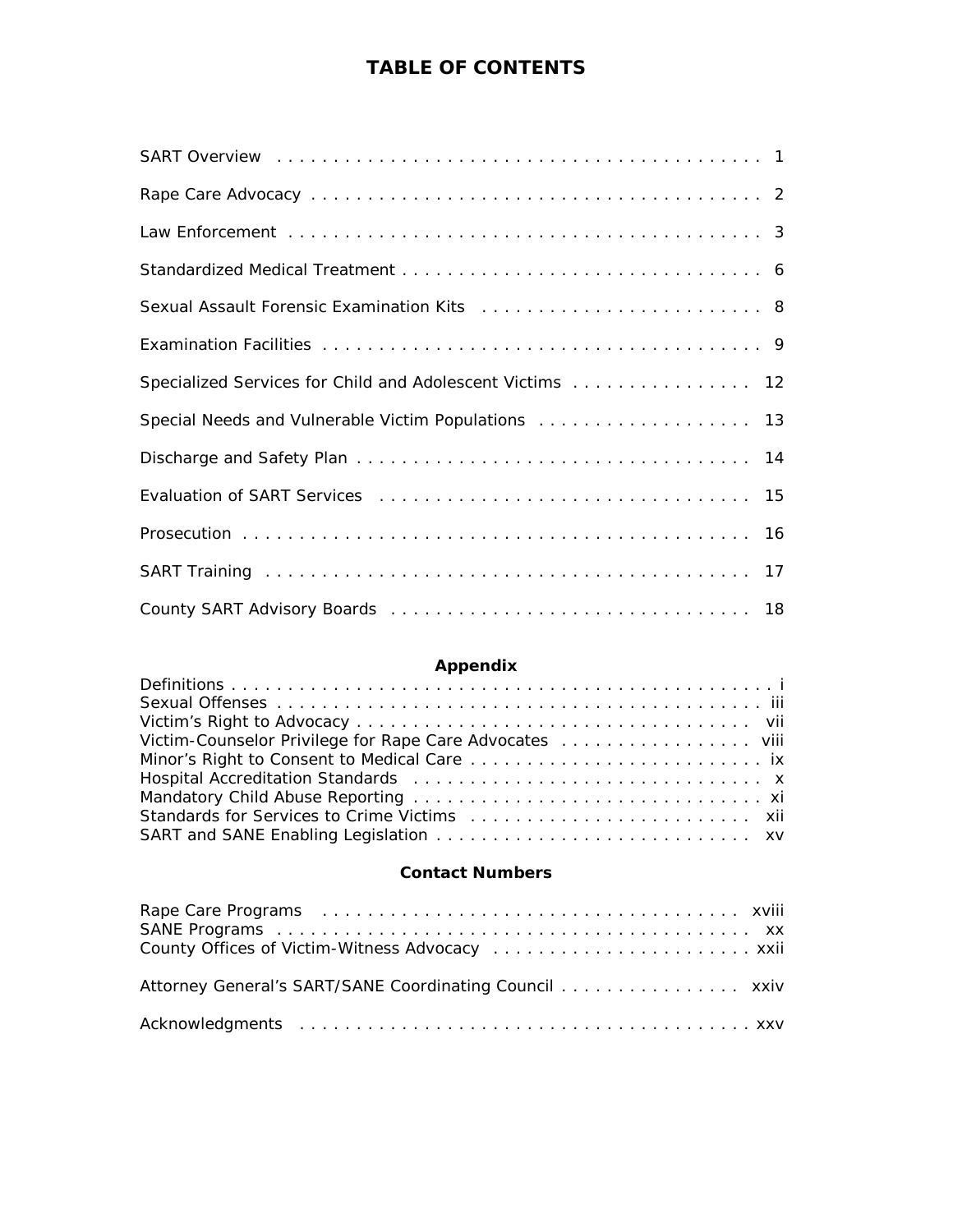## **SEXUAL ASSAULT RESPONSE TEAM**

#### **N.J.S.A. 52:4B-50 et seq. mandates every county prosecutor's office to establish a Sexual Assault Response Team (SART) and a SART Advisory Board.**

The Sexual Assault Response Team is comprised of a law enforcement officer, a rape care advocate and a sexual assault nurse examiner (SANE). The SART uses a team approach in providing compassionate, comprehensive medical care, emotional support, information, assistance, evidence collection and investigation of the alleged incident of sexual assault.

A victim of sexual assault is eligible for SART services when the following criteria are met:

- 1. The victim is 13 years of age or older;
- 2. The assault occurred within the past five days; and
- 3. The victim consents to SART activation.

When a victim is identified or reaches out for assistance, and fits the above criteria, he or she is informed of the availability of the specialized services offered by members of SART. The victim is also informed that she or he may choose any, all, or none of the services offered. The victim may request one, two or all three SART team members to be activated.

When the victim consents to having all three team members activated, the County on-call SART members will be activated according to county procedure. When the victim requests only one or two members of the SART to be activated, only the requested on-call team member(s) will be activated.

The activating agency will convey to the appropriate on-call SART members, the victim's first name, age and the hospital at which the team is to assemble.

The requested team members will meet the victim at the hospital within one hour or less as proscribed in the county SART protocol.

The specific roles and responsibilities of each discipline are set forth in the following Standards.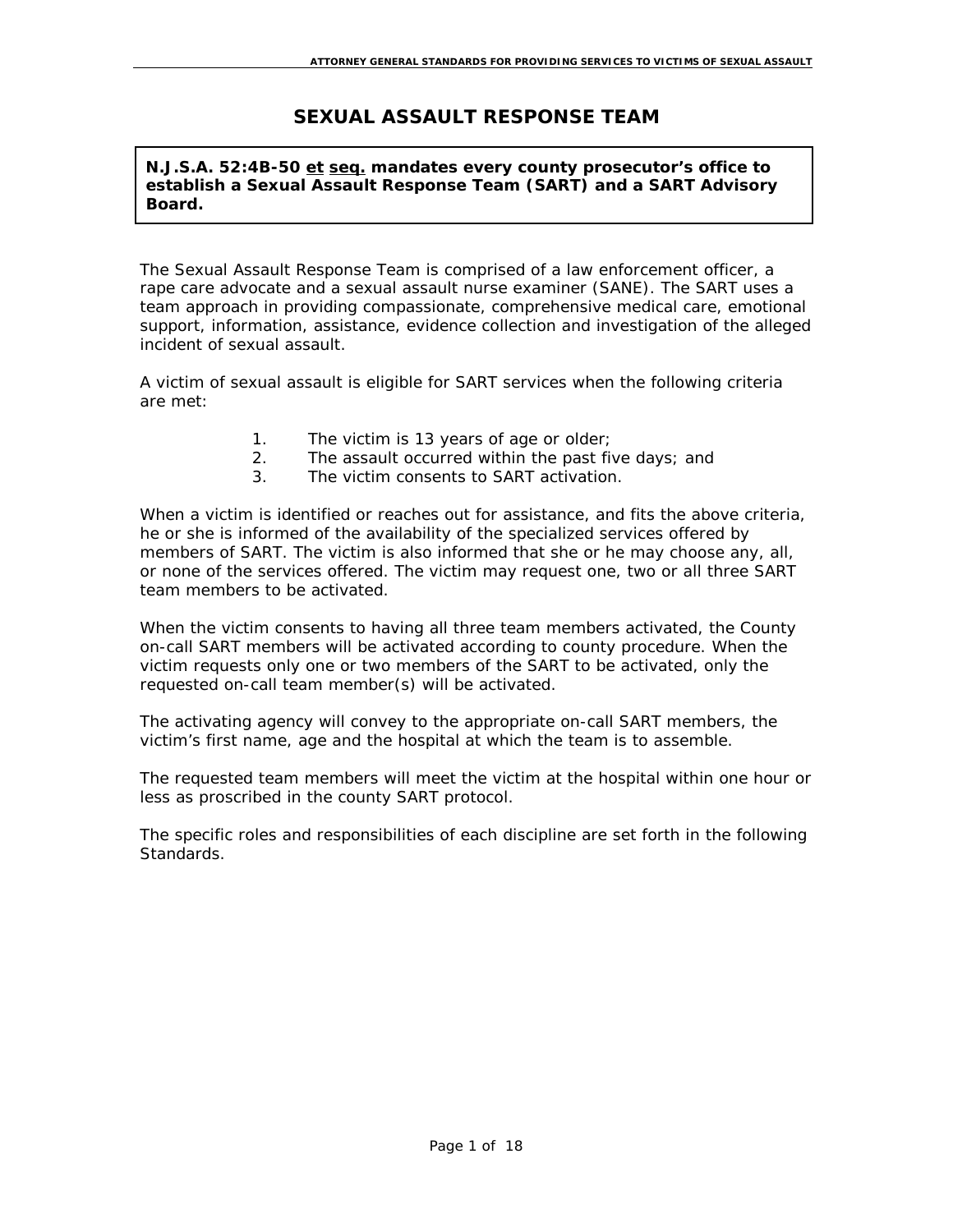# **RAPE CARE ADVOCACY**

#### **Victims of sexual assault will be provided the opportunity to have the support of a rape care advocate prior to and during all medical and legal proceedings and throughout the entire healing process.**

All hospitals and law enforcement agencies shall provide sexual assault victims with information about the local designated rape care program, regardless of when or where the incident occurred, or whether or not the victim has reported the incident to police. Additionally, these agencies must afford the victim the opportunity to contact the rape care program and to have a rape care advocate present during any medical treatment or law enforcement interview. See N.J.S.A. 52:4B-22.

The victim will be afforded the opportunity to speak privately with a rape care advocate prior to investigative and sexual assault medical forensic interviews or procedures. The rape care advocate will explain the advocate's role and the services of the rape care program.

The victim will have the opportunity to have the rape care advocate present to provide crisis intervention and emotional support throughout the medical and investigative process. The rape care advocate may be present to provide emotional support at the victim's request; however, the rape care advocate will not participate with evidence collection or law enforcement interviews.

The rape care advocate will ensure that the victim is informed regarding all procedures, options and resources, including rape care services, the importance of seeking medical attention, and the value of immediate evidence collection and early police reporting.

The rape care advocate will provide the victim a safe, neutral and confidential avenue to explore and weigh options. The rape care advocate will support the victim's choices and decisions.

The rape care advocate will maintain the confidentiality of all communications occurring solely between the advocate and the victim unless otherwise instructed by prior written consent of the victim. See N.J.S.A. 2A:84A-22.15.

The services of the rape care program are available to the victim throughout the entire healing process including accompanying the victim during all legal and court proceedings.

The rape care program is available to provide support for non-offending family members and friends.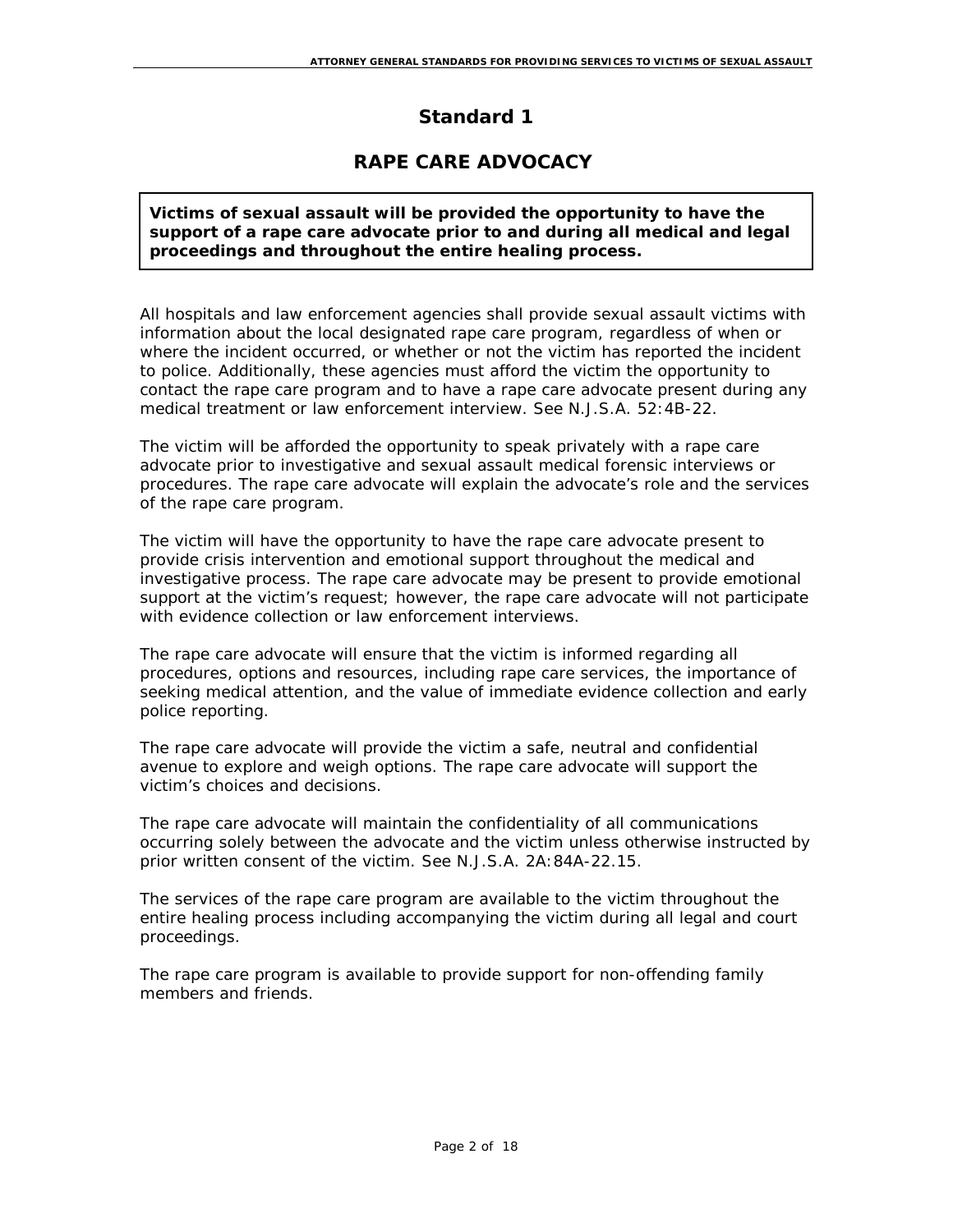# **LAW ENFORCEMENT**

**Victims of sexual assault will be provided with thorough, compassionate and objective assistance from all law enforcement officers responding to and investigating an incident of sexual assault.** 

# **All Incidents of Reported Sexual Assault (SART and Non-SART)**

All law enforcement officers will ensure the immediate safety and security of the victim.

All reported incidents of sexual assault will be investigated in a thorough nonjudgmental manner.

Some victims are reluctant to present facts they fear would weaken their credibility, such as having used drugs or alcohol voluntarily, or having consented to some sexual acts. If the investigation uncovers inconsistencies, those should be addressed first with the victim for clarification. Law enforcement should let sexual assault victims know that challenges or obstacles in a case can often be overcome if complete information is presented at the outset of the investigation.

In every reported incident of sexual assault, the responding officer will obtain basic information about the incident and then inform the victim of his or her right to immediate medical attention and the value of immediate evidence collection. More specific details of the incident will be obtained by the officer at the conclusion of the medical forensic examination.

Law enforcement agencies shall provide sexual assault victims with information about the local designated rape care programs. Additionally, law enforcement must afford the victim the opportunity to contact the rape care program and will assist if needed. See N.J.S.A. 52:4B-22b. The victim has the right to have a rape care advocate present prior to and during any medical treatment, evidence collection procedure, or law enforcement interview.

The victim will be afforded the opportunity to speak privately with a rape care advocate prior to investigative and sexual assault medical forensic interviews or procedures. The rape care advocate will explain the advocate's role and the services of the rape care program. Law enforcement will respect confidential communications between the victim and the rape care advocate.

When the victim requests the presence of a rape care advocate during a law enforcement interview, the rape care advocate may be asked to provide her full name and the address of the program with which she is affiliated. When needed, further identifying information may be obtained from the rape care program.

In order to activate a SART response, the victim must be 13 years of age or older, the incident must have occurred within five days of the disclosure, and the victim consents to activation of the SART.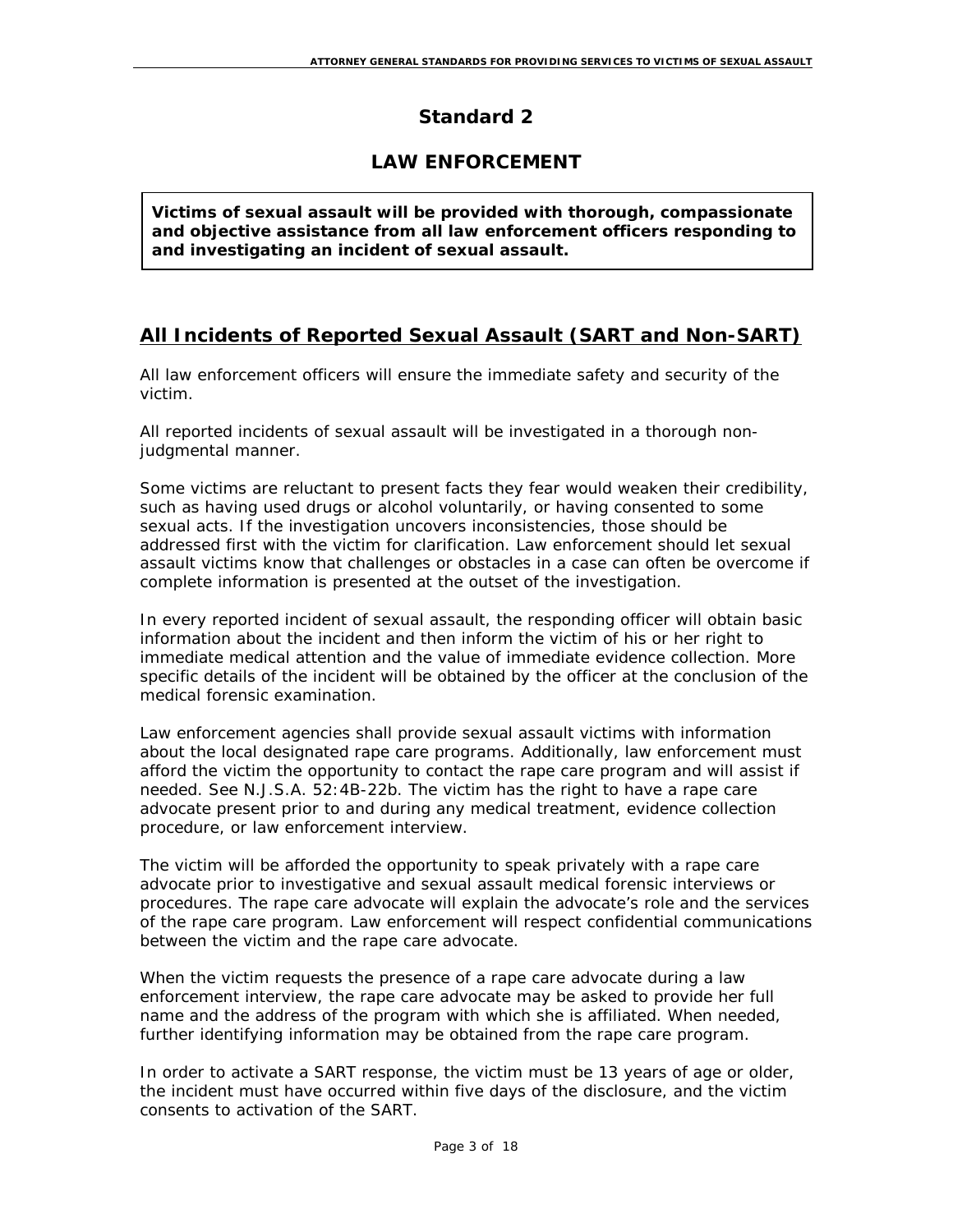No victim, regardless of age, will be forced to undergo a sexual assault forensic examination or provide evidence without his or her consent.

In any case where the victim seeks services in a county other than the one in which the incident occurred, law enforcement in the county where the incident occurred should respond whenever possible. For example, when timeliness or staffing issues prevent response by that jurisdiction, a law enforcement officer in the county where the victim seeks services will take an initial report, participate in SART activation, and preserve the chain of custody of evidence collected during the examination. In these situations, local law enforcement will facilitate communication with the law enforcement agency in whose jurisdiction the incident occurred.

# **I. SART ACTIVATED CASES**

In all cases where SART is activated through law enforcement, a law enforcement officer will respond with the victim to the examination site and remain with the victim until the members of the SART arrive. The responding officer should provide members of the SART any relevant information necessary to provide services to the victim.

During SART activation, the investigating officer will explain the role of law enforcement and answer questions about police involvement and the investigative process.

If the victim chooses to have law enforcement involved during the SART activation, the investigating officer may participate in the initial sexual assault medical forensic interview or the preliminary interview. In order to respect the privacy of the victim, the officer will not be present during the medical forensic examination.

At the conclusion of the examination, a law enforcement officer will take custody of the sealed Sexual Assault Forensic Evidence Collection Kit and any other evidence collected by the SANE or SAE. The officer will assist the victim in arranging transportation from the exam site.

The investigating officer will arrange with the victim for a mutually agreed upon time to conduct the formal interview. The victim has the right to determine when, or if, she or he is prepared to file a criminal complaint.

If the victim chooses not to report the incident to police, information and evidence gathering will be conducted by the SANE or SAE. Each county will have a policy and procedure allowing the evidence to be preserved for at least 90 days, affording the victim the opportunity to determine if evidence will be turned over to police. The victim will be informed of the county policy for evidence storage.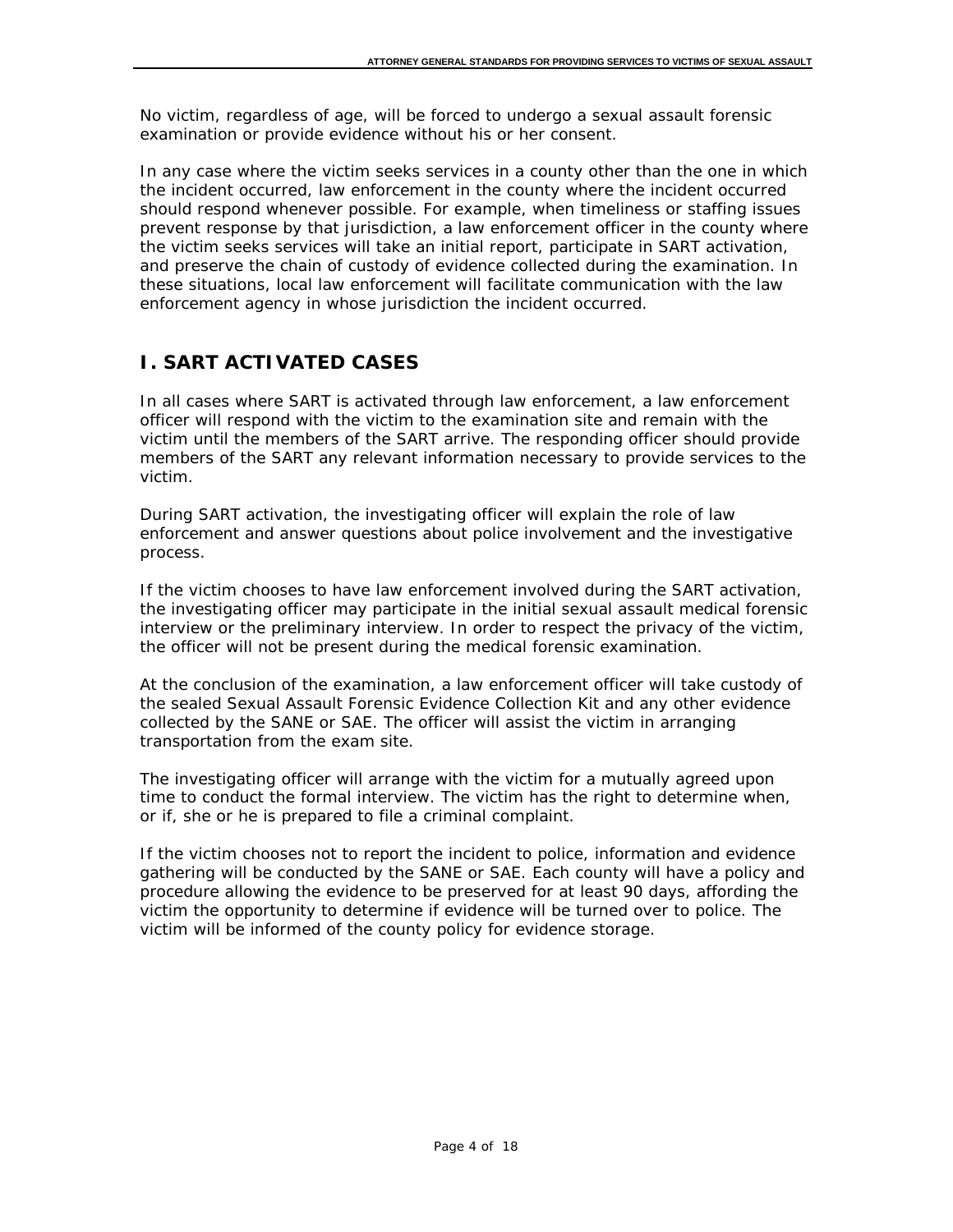## **II. NON-SART CASES**

There are a number of situations in which a victim may report a sexual assault to law enforcement but full SART activation may not be appropriate. Examples of these situations may include:

- a. Victim reports incident more than five days after it occurs; or
- b. Victim is less than 13 years old; or
- c. Victim chooses not to undergo a sexual assault medical forensic examination; or
- d. Victim is being treated at a non-participating SART facility; or
- e. No physical contact with the victim's body.

In cases where the victim reports the incident more than five days after it has occurred, a sexual assault medical forensic examination will not routinely be performed. Nonetheless, the victim is entitled to and should be offered the services of a rape care advocate and a complete law enforcement investigation.

In cases where the victim is less than 13 years old, specialized services for children are available and should be utilized. See STANDARD 6: Specialized Services for Child and Adolescent Victims.

Some victims may report incidents that meet the criteria for SART activation, but choose not to undergo a sexual assault medical forensic examination. In these situations, the law enforcement officer should offer the victim information about rape care advocacy services and should assist the victim who chooses to contact a rape care advocate prior to any formal interview.

If the victim seeks care at a non-participating health care facility and declines the option to seek services at a SART participating facility, the emergency department staff may complete a sexual assault medical forensic examination. The investigating officer should ensure that the emergency department staff has access to a New Jersey Sexual Assault Forensic Evidence Collection Kit. The officer should also explain to the victim the role of law enforcement and inform him or her of the right to have a rape care advocate present throughout any interview or medical examination.

At the conclusion of the medical forensic examination, a law enforcement officer will take custody of the sealed Sexual Assault Forensic Evidence Collection Kit and any other evidence collected during the forensic examination. The officer will assist the victim in arranging transportation from the exam site.

The investigating officer will arrange with the victim a mutually agreed upon time to conduct the formal interview. The victim has the right to determine when, or if, she or he is prepared to file a criminal complaint.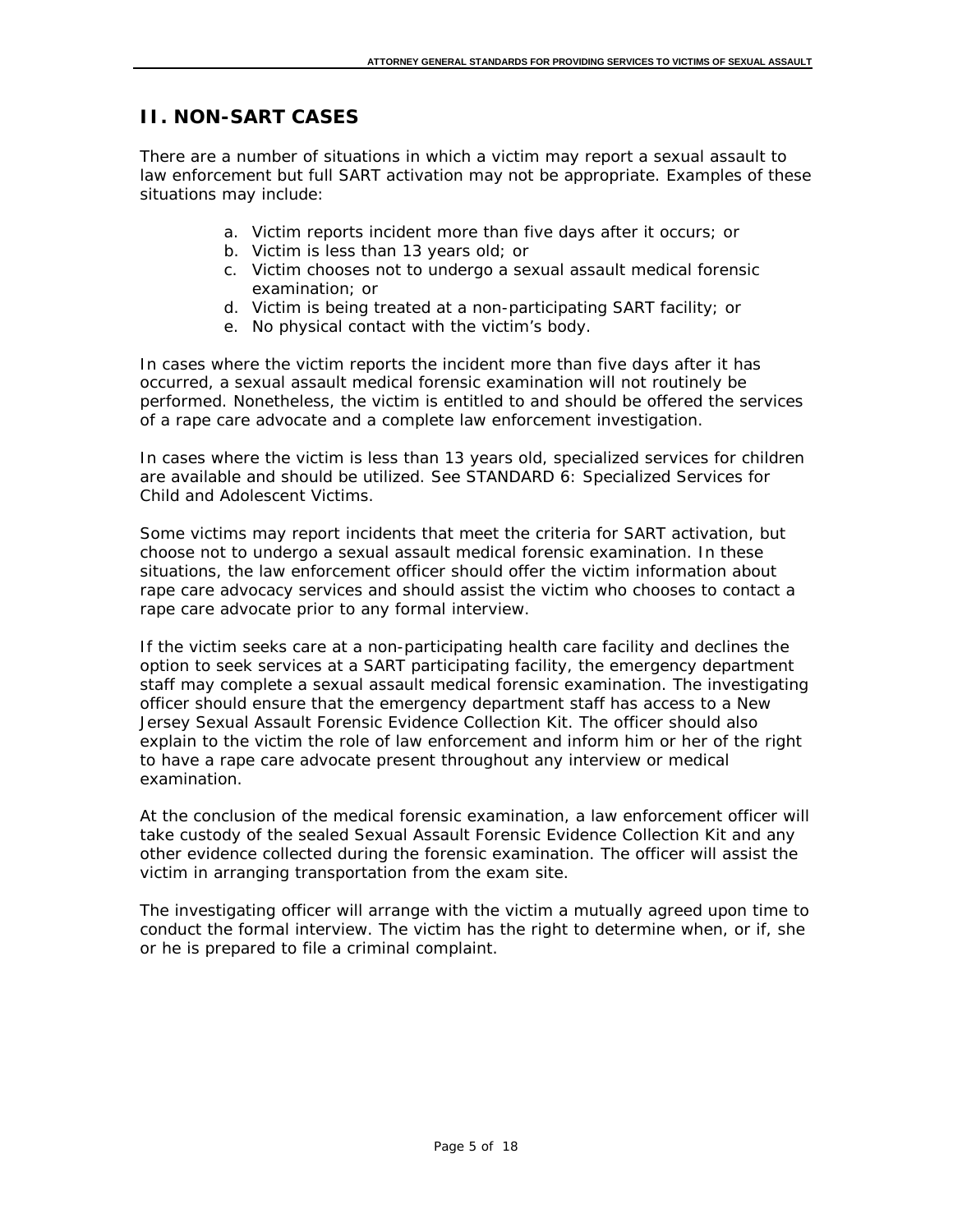# **STANDARDIZED MEDICAL TREATMENT**

**Health care professionals will provide every victim of sexual assault thorough, compassionate and objective services.** 

The opportunity to undergo a sexual assault medical forensic examination will be offered to all victims who are at least 13 years of age and disclose a sexual assault within 5 days of when the incident occurred. Victims who present more than 5 days after the assault will not routinely undergo a sexual assault medical forensic examination.

Victims who present at a medical facility more than 5 days after the assault occurred and/or victims who present within 5 days but decline a sexual assault medical forensic examination must be evaluated and treated for any emergent medical needs. These victims must be advised that they are still entitled to rape care advocacy services and law enforcement intervention.

All hospitals and law enforcement agencies shall provide sexual assault victims with information about the local designated rape care program, regardless of when or where the incident occurred, or whether or not the victim has reported the incident to police. Additionally, these agencies must afford the victim the opportunity to contact the rape care program and to have a rape care advocate present during any medical treatment or law enforcement interview. See N.J.S.A. 52:4B-22.

The victim will be afforded the opportunity to speak privately with a rape care advocate prior to investigative and sexual assault medical forensic interviews or procedures. The rape care advocate will explain the advocate's role and the services of the rape care program.

For child victims of sexual assault who are below the age of 13 years old the policies and procedures of the Regional Diagnostic and Treatment Center for Child Physical and Sexual Abuse should be followed. See Standard 6: Specialized Services for Child and Adolescent Victims.

Every adolescent or adult victim of sexual assault has the right to consent or decline a sexual assault medical forensic examination. No sexual assault medical forensic examination will be performed without the express consent of the victim, regardless of the wishes of any SART member, hospital staff member or the victim's parents, guardian, spouse, family or friends.

In the situation where the victim is unable to consent due to temporary mental incapacity, no medical forensic examination will be done until the victim is able to personally consent to the exam. In cases where the victim is unable to consent due to permanent mental incapacity, the consent of the victim's medical proxy will be obtained prior to the initiation of the examination. For purposes of this document, "medical proxy" refers to the individual designated by the patient or recognized by the health care facility as able to consent to care for that patient.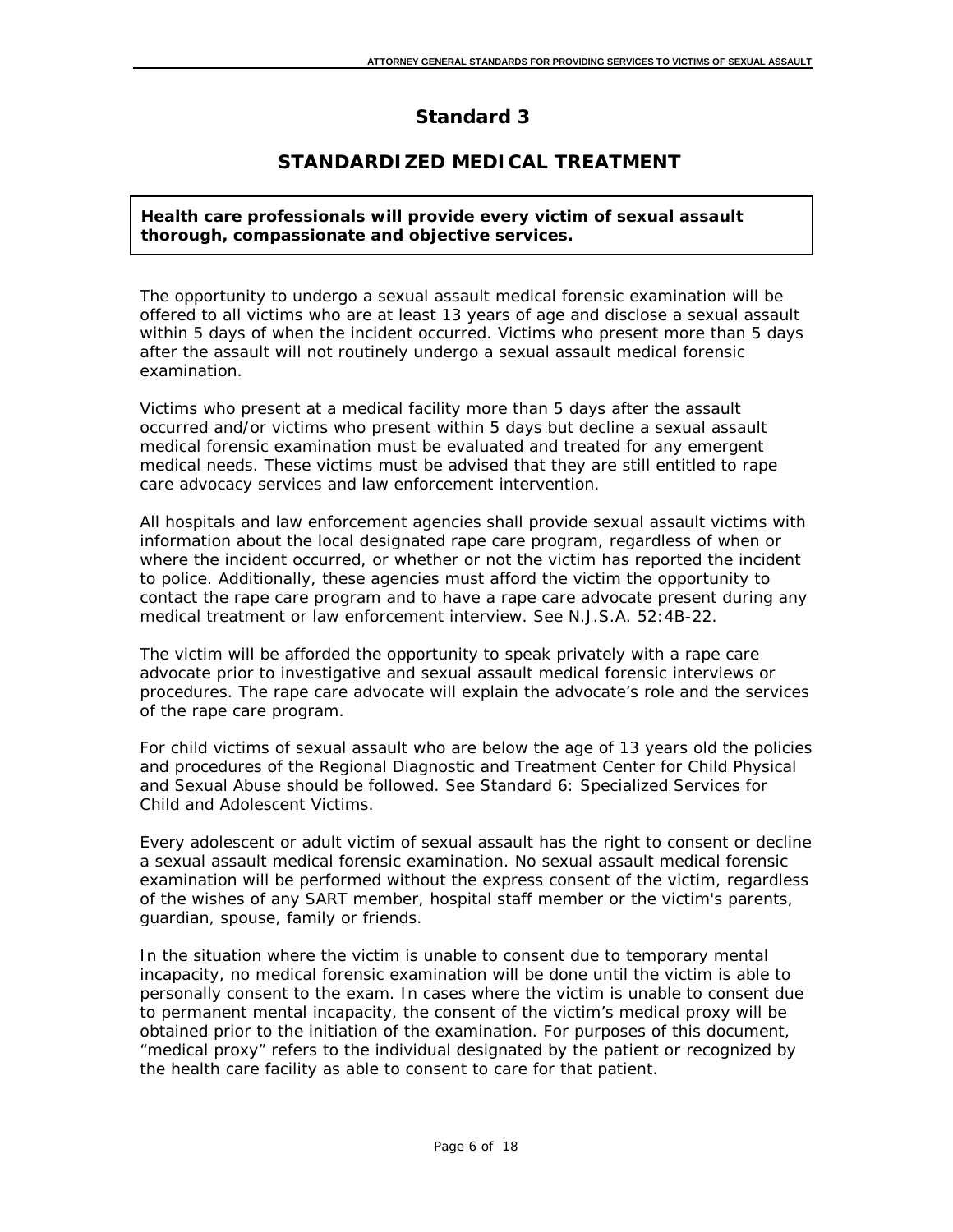SANEs and SAEs who are part of the SART will be registered nurses or physicians who have completed an educational program meeting the guidelines established by the Division of Criminal Justice and the New Jersey Board of Nursing. SANEs will also be certified as a FN-CSA.

It is recommended that all health care personnel who are not providing services as part of an established SART complete an educational program in the care and treatment of sexual assault victims. These educational programs should meet or exceed the training standards established by the International Association of Forensic Nurses (IAFN) and the American College of Emergency Physicians (ACEP).

All sexual assault medical forensic examinations performed in New Jersey, including those performed at agencies that are not SART participants, should utilize a New Jersey Sexual Assault Forensic Evidence Collection Kit. The Prosecutor's Office will make evidence collection kits available to the emergency department of every acute care hospital in its county.

All victims of sexual assault will have the opportunity to discuss their medical condition, treatment options and medical referral plan privately with the SANE, SAE or other health care provider before or during the course of treatment.

The SANE, SAE or other health care provider who is examining and providing care for a victim of sexual assault is responsible for obtaining appropriate written consents and continually validating verbal consent with the victim throughout the examination and evidence collection process.

The SANE, SAE or other health care provider is responsible for documenting information pertaining to the victim's complaint of sexual assault, obtaining a pertinent medical history, performing the sexual assault medical forensic examination, ensuring that necessary medical treatment is provided, providing patient education, and making all necessary referrals for follow-up care.

In accordance with the American College of Emergency Physicians's (ACEP) policy on the Evaluation and Management of Sexually Assaulted or Sexually Abused Patients, it is recommended that health care providers ensure that every victim is offered information about sexually transmitted infections and available treatment options. Health care providers should also provide every female victim with information about emergency contraception.

At the conclusion of the sexual assault medical forensic examination, any evidence collected will be packaged and protected in a manner to ensure the integrity of specimens and the appropriate chain of custody of the evidence. It is recommended that health care facilities work cooperatively with the County Prosecutor's Office to develop a written protocol to ensure proper handling of any identified and collected evidence.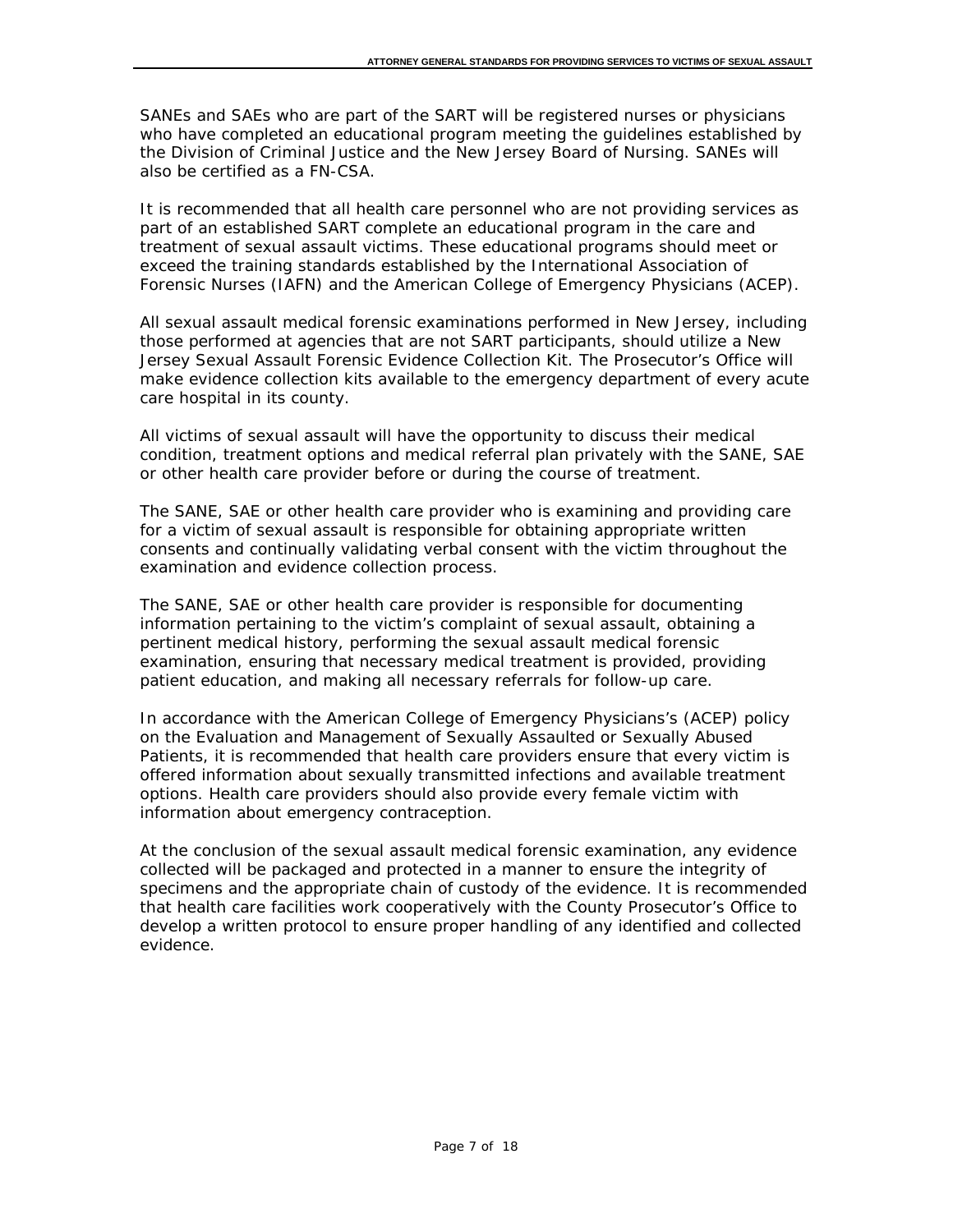# **SEXUAL ASSAULT FORENSIC EVIDENCE KITS**

**Every victim of sexual assault who reports the incident within five days of when it occurred is entitled to request a sexual assault medical forensic examination for the purpose of identifying injuries and collecting forensic evidence. Whenever possible, the examination will be completed by individuals who have specialized training in the examination of adolescent and adult victims of sexual assault.**

The County Prosecutor's Office will provide the New Jersey Sexual Assault Forensic Evidence (SAFE) Collection Kits and Examination Forms to every emergency healthcare facility in the county. Kits will be kept on-site and may only be used for sexual assault medical forensic examinations.

Every sexual assault medical forensic examination should be completed using the New Jersey SAFE Collection Kit and Examination Forms, regardless of the jurisdiction in which the crime is reported to have occurred.

All individuals age 13 or older reporting sexual assault victimization should be advised of the value of immediate evidence collection. All victims have the right to consent or to decline any or all parts of a sexual assault medical forensic examination. The consent of the victim will be obtained prior to the performance of any examination. No examination will be conducted without the consent of the victim. In the case where a victim is a minor, his or her consent must be obtained before an examination is conducted. In a situation where the victim is unable to consent due to permanent mental incapacity, the consent of the victim's medical proxy will be obtained prior to the performance of the examination.

The healthcare provider conducting the examination will make the determination as to which items of evidence should be collected in each case, based upon the history and circumstances of the incident as reported by the victim.

At the conclusion of the medical forensic examination, the evidence collected will be packaged and protected in a manner to ensure the integrity of each specimen and appropriate chain of custody.

Every victim will be afforded a minimum of 90 days in which evidence will be held pending the victim's decision to release evidence to law enforcement. The victim will be apprised of county policy regarding time frames for the storage and possible destruction of evidence.

Upon notification of the imminent destruction of a SAFE kit, the SANE Coordinator will contact, or attempt to contact, the victim to determine if the victim wants returned any clothing items collected during the examination.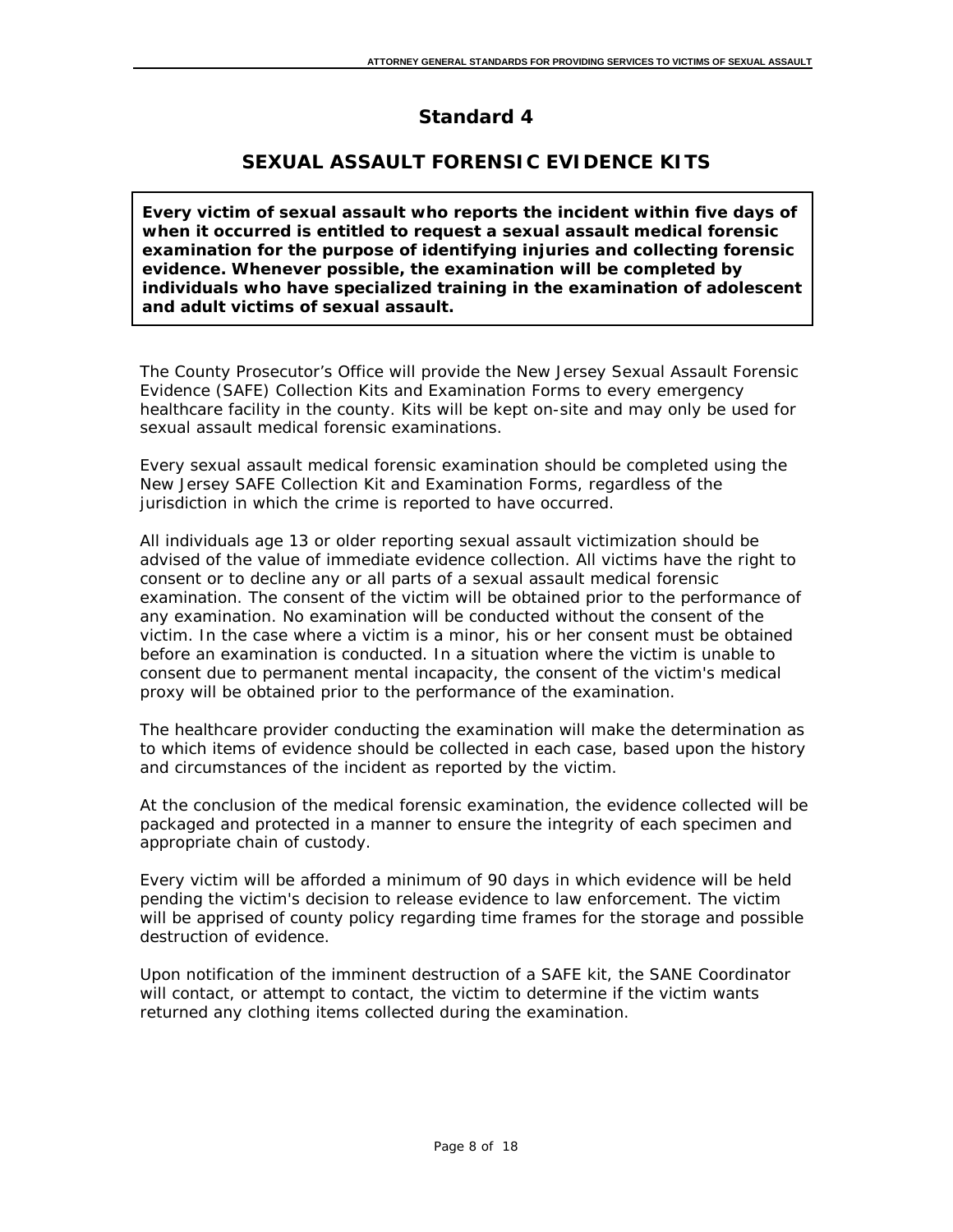# **EXAMINATION FACILITIES**

**All victims of sexual assault will be provided with a sexual assault medical forensic examination and treatment in a timely, compassionate and respectful manner.**

# **I. SART Participating Examination Facilities**

Every County Prosecutor's Office must affiliate with at least one health care facility in its county to participate in the SART Program. Sexual assault victims will be afforded access to the participating facility(s) for a full range of services including sexual assault medical forensic examinations, rape care advocacy and law enforcement assistance.

Each participating facility will provide interview and treatment areas that afford the victim privacy and security, a private bathroom and access to a shower facility.

Each participating facility that has its designated SANE area located in an area other than the emergency department, will establish procedures to ensure that every victim has access to emergency services as needed.

Each participating facility is responsible to keep at least one sealed New Jersey Sexual Assault Forensic Evidence Collection Kit available at all times. Evidence collection kits will be supplied by the County Prosecutor's Office at no charge to the facility.

Each participating facility will establish procedures to ensure the secure storage and/or transfer of evidence with special consideration to issues of specimen integrity and chain of custody.

Each participating facility will employ measures to ensure the safety and security of all forensic equipment, including the colposcope, used as part of the sexual assault medical forensic examination. This forensic equipment may only be used by a SANE or SAE who is conducting a medical forensic examination as part of the SART.

Each participating facility will establish a procedure to ensure the confidentiality and security of forensic examination records. These records will be stored separately from the victim's medical record. To protect the victim's privacy, it is recommended that each facility establish a policy requiring the use of standardized terminology such as "Forensic Evaluation" or "SANE Evaluation" to be used by all personnel creating or maintaining medical records of these cases.

A victim who is seen at a participating facility will not be charged any fee for services that are directly associated with the sexual assault medical forensic examination. These services include: routine medical screening, medications for prophylaxis of some sexually transmitted infections, pregnancy tests and emergency contraception, supplies, equipment, and use of space.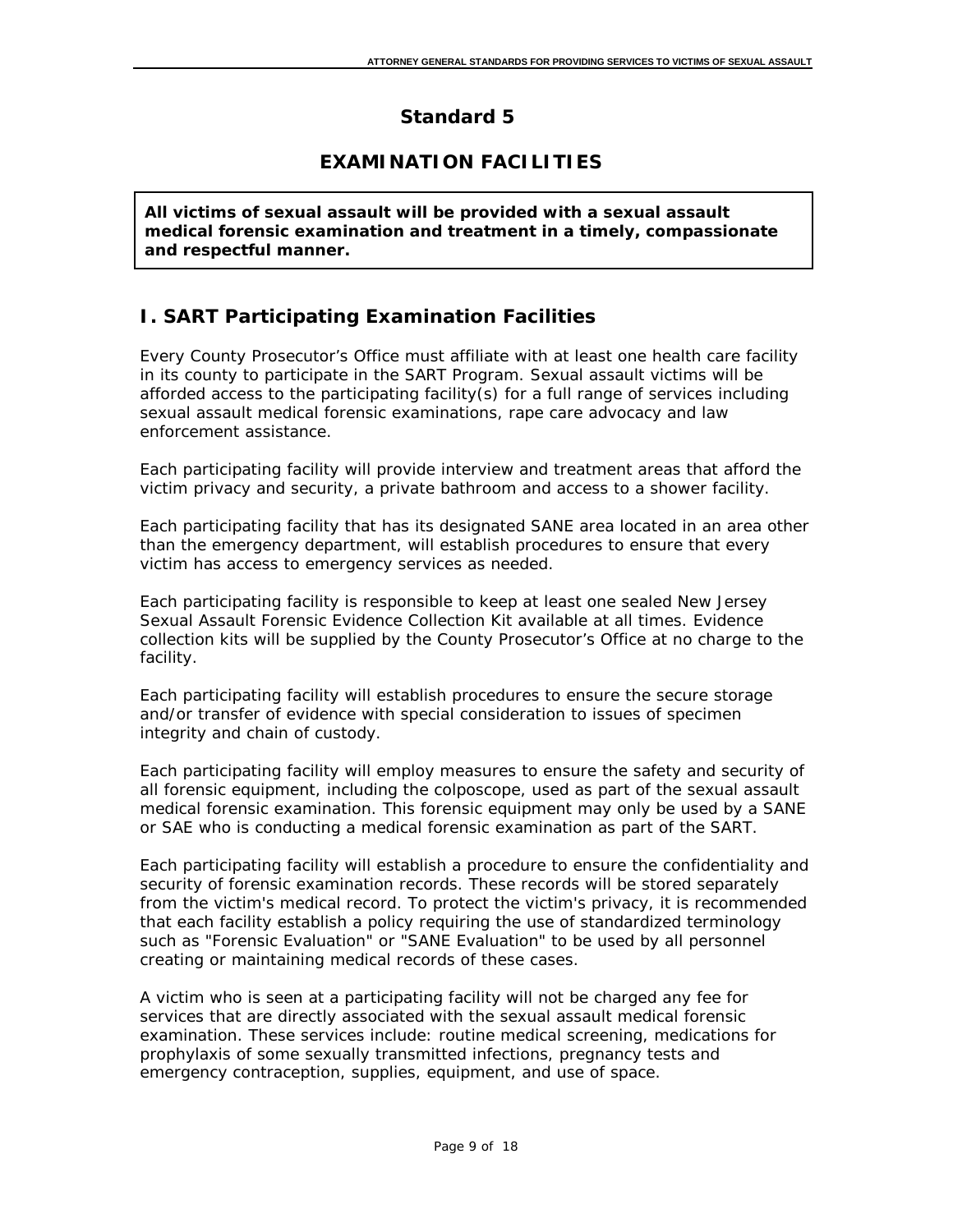Incidents of adult sexual assault which to do not involve the use of a weapon or result in certain injuries, see N.J.S.A. 2C:58-8, are not required to be reported to any law enforcement agency by hospital personnel. An adult victim of sexual assault who is eligible for SART services has the option of obtaining those services without reporting the incident to law enforcement.

Victims requiring emergency health care services beyond the scope of the forensic examination may be charged according to hospital policy for any services provided. Victims will be informed of the services of the Victims of Crime Compensation Board and given an application form.

All participating facilities are required to work cooperatively with the SART to ensure that emergency department personnel and first responders are educated regarding SART policies and procedures.

According to the Joint Commission on the Accreditation of Healthcare Organizations (JCAHO) Standard PC. 3.10, "The assessment of the patient must be conducted within the context of the requirements of the law to preserve evidentiary materials and support future legal actions." Therefore, in the event a SANE or SAE is unavailable to perform the sexual assault medical forensic examination, all acute care facilities must have a professional healthcare provider collect and preserve evidence from victims of sexual assault.

# **II. Non-Participating Examination Facilities**

Sexual assault victims may seek medical attention at any health care facility, including non-participating facilities. However, only participating sites will be required to provide the full range of SART services listed above.

It is recommended that victims of sexual assault be offered information about the county SART and the specialized services available and should be afforded the opportunity to seek those services. Emergency Medical Treatment and Labor Act (EMTALA) requirements must be met before a patient is discharged or transferred to a participating facility.

When a victim of sexual assault seeks services at a non-participating SART facility, that facility will have a professional healthcare provider collect and preserve evidence from victims of sexual assault. See JCAHO Standard PC. 3.10.

The County Prosecutor's Office will provide every non-participating facility with evidence collection kits.

It is recommended that each non-participating facility establish procedures to ensure the secure storage and/or transfer of evidence with special consideration to issues of chain of custody. It is further recommended that the facility consult with the County Prosecutor's Office in developing these procedures.

Every health care facility will provide a sexual assault victim with information about rape care advocacy services. As soon as possible, the victim will be provided the opportunity to contact a rape care advocate. This will allow the victim the choice of having the assistance of a rape care advocate prior to and during any medical procedures. See N.J.S.A. 52:4B-22b.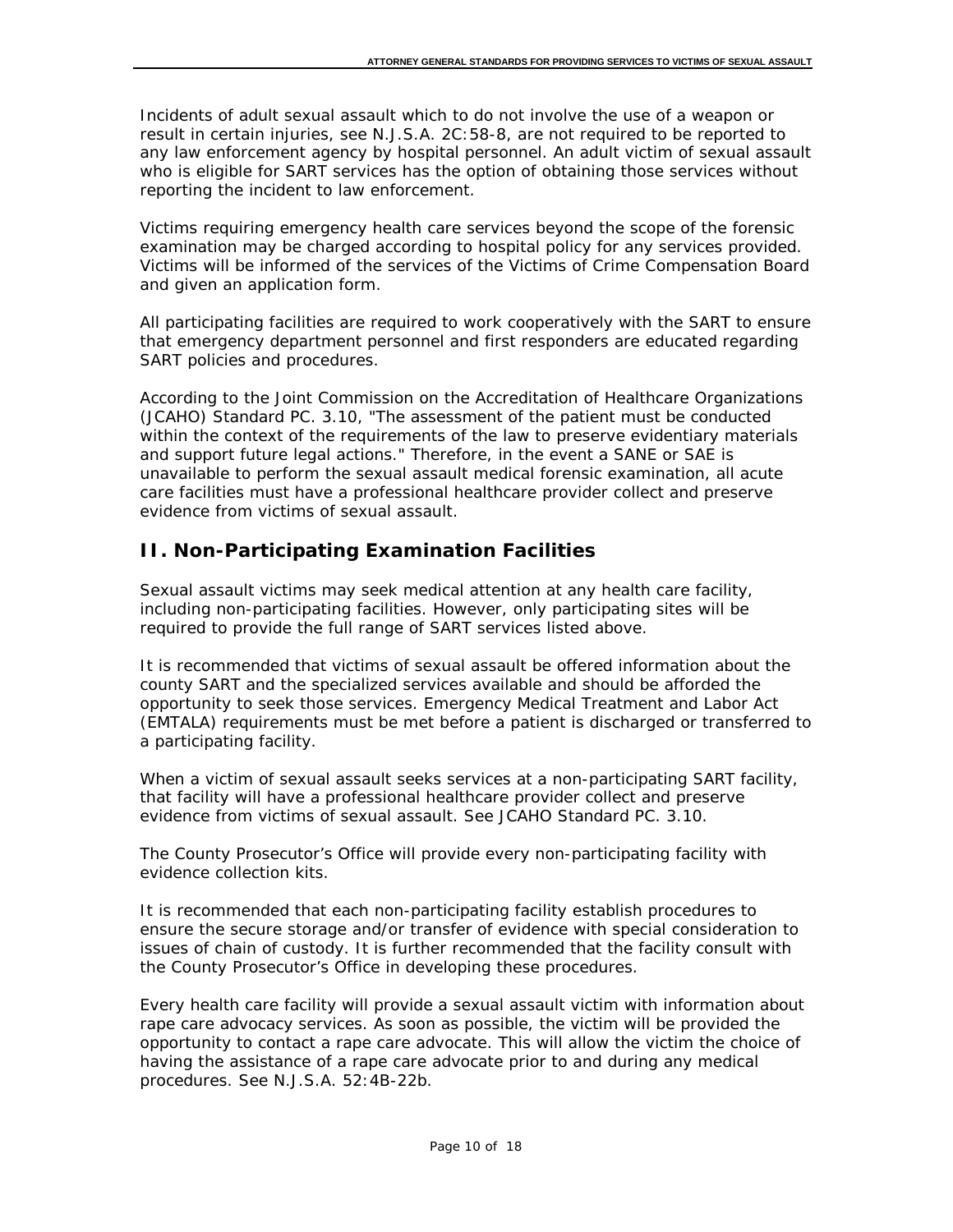It is recommended that non-participating facilities provide interview and treatment areas that afford the victim privacy and security; access to a shower facility; and access to a clean change of clothing following the medical forensic examination.

It is recommended that non-participating facilities establish a procedure to ensure confidentiality and security of medical forensic examination records. It is further recommended that these records be stored separately from the victim's medical record.

To protect the victim's privacy, it is recommended that each facility establish a policy requiring the use of standardized terminology such as "Forensic Evaluation" to be used by all personnel creating or maintaining medical records of these cases.

It is recommended that all facilities work cooperatively with the county SART Coordinator to ensure that emergency department personnel and first responders are informed about SART policies and procedures.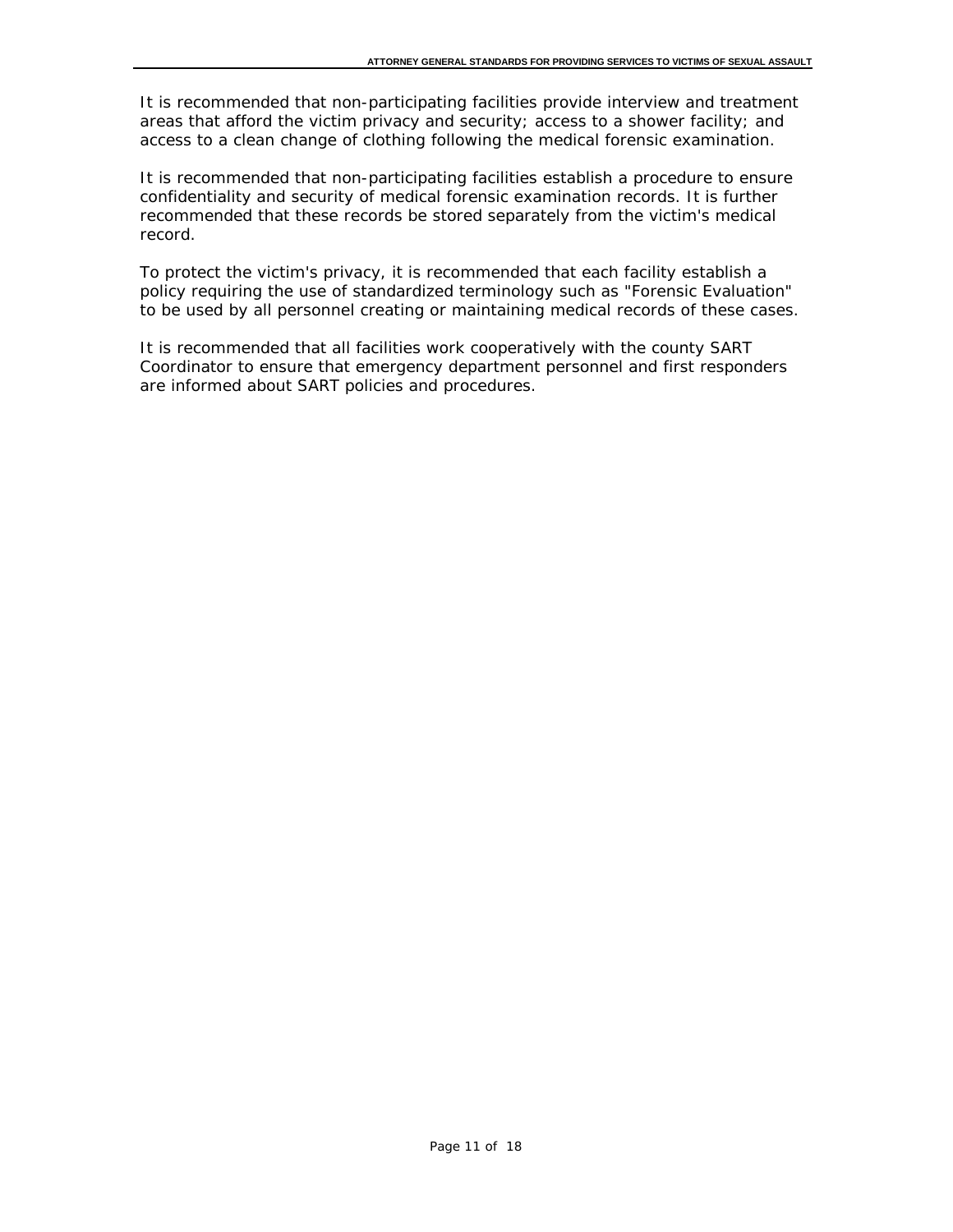## **SPECIALIZED SERVICES FOR CHILD AND ADOLESCENT VICTIMS**

**Health care personnel, law enforcement officers, and rape care advocates will ensure that all child and adolescent victims of sexual assault or sexual abuse and their families are treated with compassion and respect. All services will be provided in a manner that is specific to the physical, emotional and developmental needs of the child or adolescent.**

The Division of Youth and Family Services (DYFS) is contacted whenever there is a reasonable cause to believe that a person under the age of 18 has been sexually assaulted by a co-habitant, a caretaker or someone in a supervisory role. DYFS staff will be responsible to make appropriate medical and counseling referrals. See N.J.S.A. 9:6-8.10.

In cases where DYFS is not involved, child and adolescent victims and their family should be referred for medical follow-up and counseling services to the Regional Diagnostic and Treatment Center, Child Advocacy Center, or any other appropriate service provider.

No child, adolescent or adult victim of sexual assault is to be restrained or otherwise forced to undergo a sexual assault medical forensic examination.

Services for child victims of sexual assault below the age of 13 years old should be provided by professionals who are specially trained in the treatment of child sexual abuse.

Victims age 12 or older and their family will be offered the services of a rape care program. Advocates are also available to offer support services to non-offending family members of all child and adolescent victims, regardless of the child's age or when and where the assault occurred.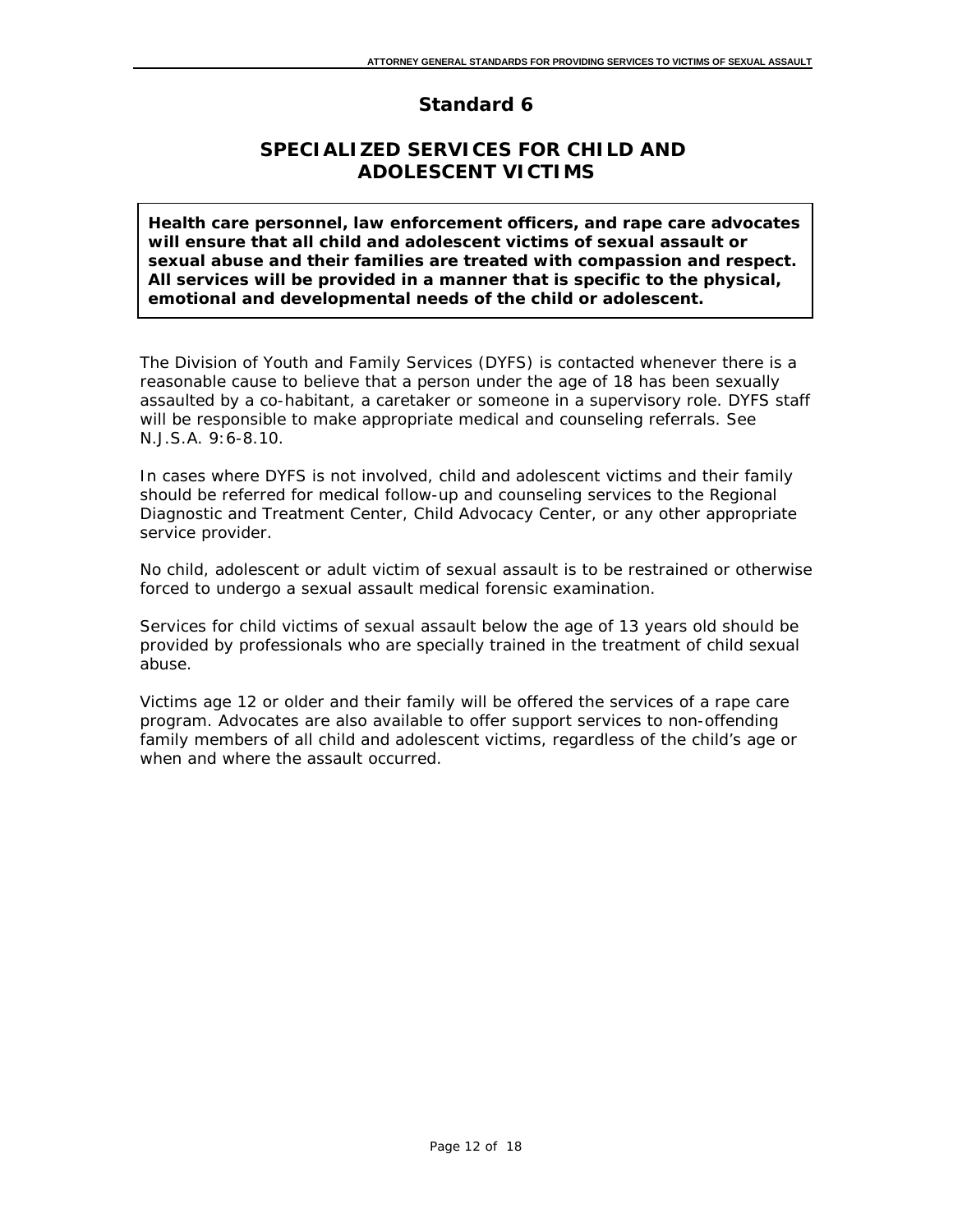## **SPECIAL NEEDS AND VULNERABLE POPULATIONS**

**The special needs of victims will be recognized and addressed by law enforcement officers, health care providers and rape care advocates.**

SART Coordinators will gather information about local community based resources that are available to meet the unique needs of the people living in their communities. These resources may include: victim service agencies, faith-based organizations, organizations serving persons with disabilities, county human relations commissions, adult protective services agencies, and any other organizations providing services to members of vulnerable populations.

Residents from nursing homes, skilled care facilities, community based group homes, and others with physical, mental and/or emotional disabilities may be at greater risk of sexual assault victimization. SART training programs will include information regarding methods of identifying special needs populations, effective communication methods and mandatory reporting requirements for special needs populations including:

- a. DYFS regulations for reporting a suspicion of child abuse;
- b. Adult Protective Services regulations for reporting abuse of vulnerable adults in the community; and
- c. Office of the Ombudsman regulations for reporting abuse of patients residing in nursing homes and institutions.

SART procedures will be established to address the communication needs of all victims including:

- a. the availability of interpreters who communicate in the victim's primary language;
- b. sign interpreters for persons who are deaf or hard of hearing; and
- c. methods of communicating in an age appropriate manner with persons who have developmental disabilities.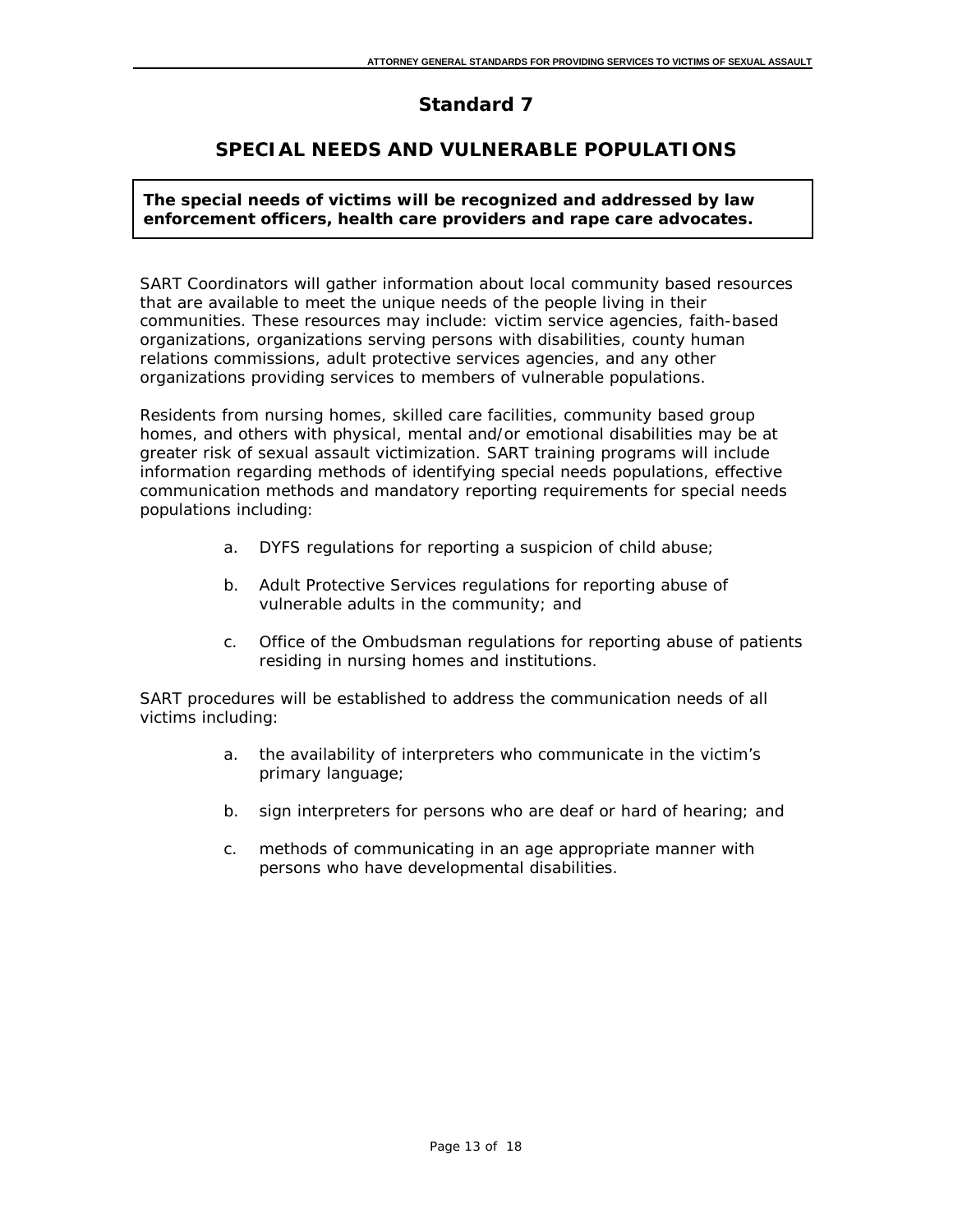## **DISCHARGE AND SAFETY PLAN**

#### **Every victim of sexual assault will have the benefit of a discharge plan that addresses personal safety, medical follow-up and emotional needs.**

All individuals who provide services to a victim immediately after a sexual assault will assess if the victim feels safe returning to his or her residence. If the victim does not feel safe, then assistance in developing a safety plan will be provided. Alternatives to returning to their residence may include seeking temporary housing in the home of a relative or friend or, in the case of a domestic violence incident, at a local domestic violence shelter.

In the case of child and adolescent victims sexually assaulted by family members or caretakers, DYFS must be notified for that agency to determine appropriate placement.

If the sexual assault occurred in the context of a domestic violence incident, the victim will be provided with information regarding domestic violence victim's rights including information on temporary restraining orders and other means of increasing safety.

The victim will be given assistance to safely reach home or an alternative location. If the victim does not have transportation, it will be arranged by law enforcement. It is recommended that the examination facility staff have a plan for arranging transportation for the victim who has not utilized the services of the SART or is not reporting to law enforcement at time of exam.

Victims will be assisted in identifying personal support systems such as relatives, friends, clergy, or others who may provide emotional, financial or physical assistance in the days following the assault. Victims will also be given information regarding professional resources for counseling which will include the contact number of the local rape care program and how to access those services.

Following medical treatment for a sexual assault, victims will receive information regarding recommended follow-up to address medical concerns that may arise. This information will be provided by the SANE, SAE or other medical personnel who provided care.

If requested, victims will be advised of the investigative process and provided with the name of a contact person from the local law enforcement agency and/or the prosecutor's office.

Every victim will be provided with the Crime Victims Bill of Rights and contact information for the County Prosecutor's Office Victim-Witness Advocacy Unit and the Victims of Crime Compensation Board.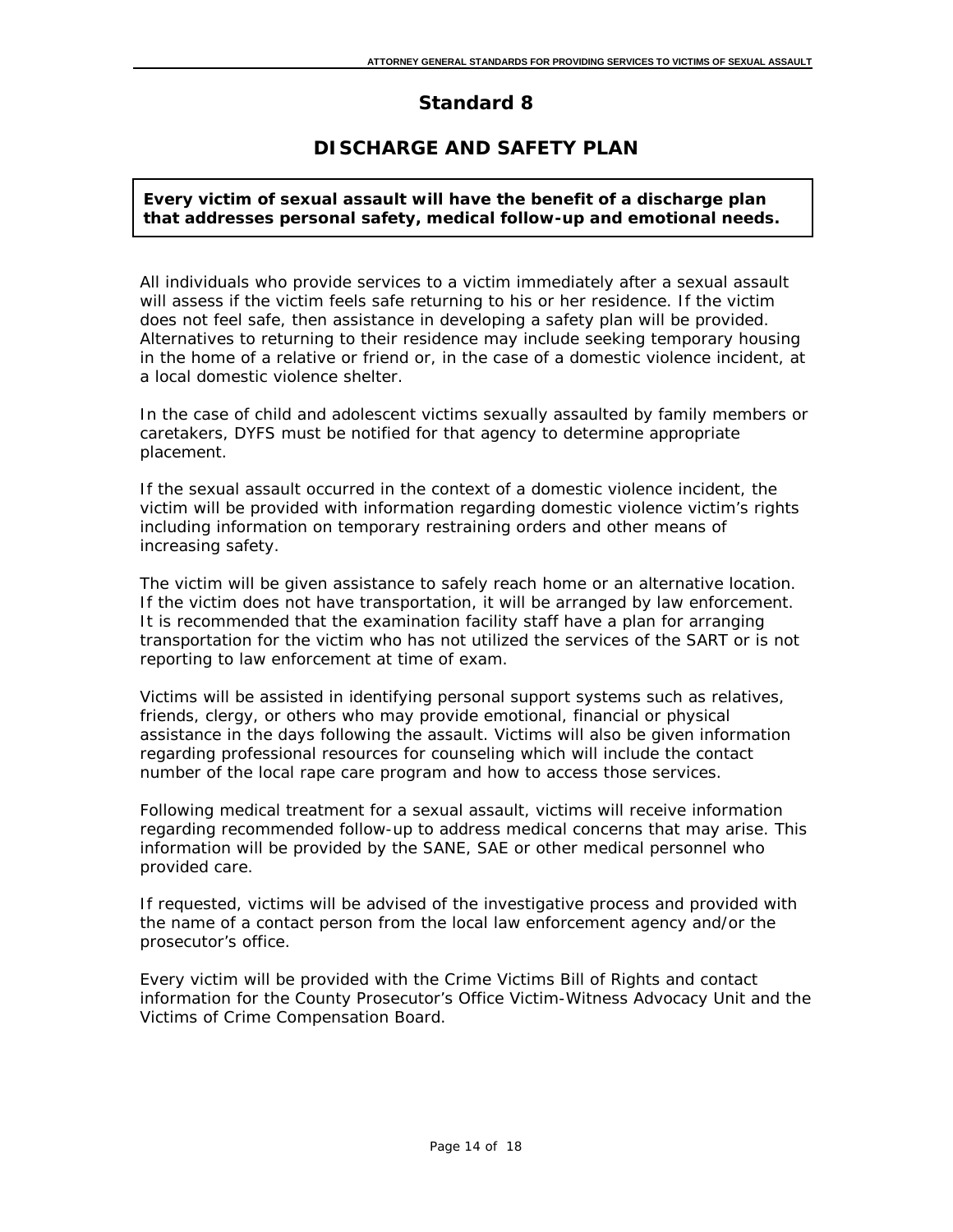## **EVALUATION OF SART SERVICES BY VICTIMS AND SERVICE PROVIDERS**

**Victims of sexual assault who choose to utilize SART services will be afforded an opportunity to evaluate the services provided. Participating members of the SART will also be afforded an opportunity to evaluate the services provided and to recommend improvements.**

At the conclusion of the SART activation, victims will be provided with a short, preprinted standardized victim survey form. The victim will be asked to complete and return the self-addressed, stamped survey to the New Jersey Coalition Against Sexual Assault (NJCASA). These standardized survey forms are anonymous.

Results of the victim surveys will be forwarded to each county SART Coordinator on a regular basis. The SART Coordinator will take appropriate action to address any reported issues. Aggregate data for all counties will be provided to the SART/SANE Coordinating Council and the county SART Advisory Boards.

The SANE, SAE and/or the rape care program should offer victims the opportunity to consent to follow-up telephone contact. The purpose of this contact is to evaluate the victim's well being and to offer further opportunities for referral for follow-up care and services. If the victim agrees, this contact should be made, or attempted, within 14 days after the SART activation.

At the conclusion of a SART activation, each participating team member will be provided with a SART survey form and asked to complete and return the form to the county SART Coordinator within 7 days.

The SART Coordinator will address any issues reported by the team members. The SART Coordinator will discuss any issues with the reporting team member and will apprise that person of what steps, if any, were taken. Results of the SART survey, and any actions taken to address identified issues, will be reported to the county SART Advisory Board at the next regularly scheduled meeting.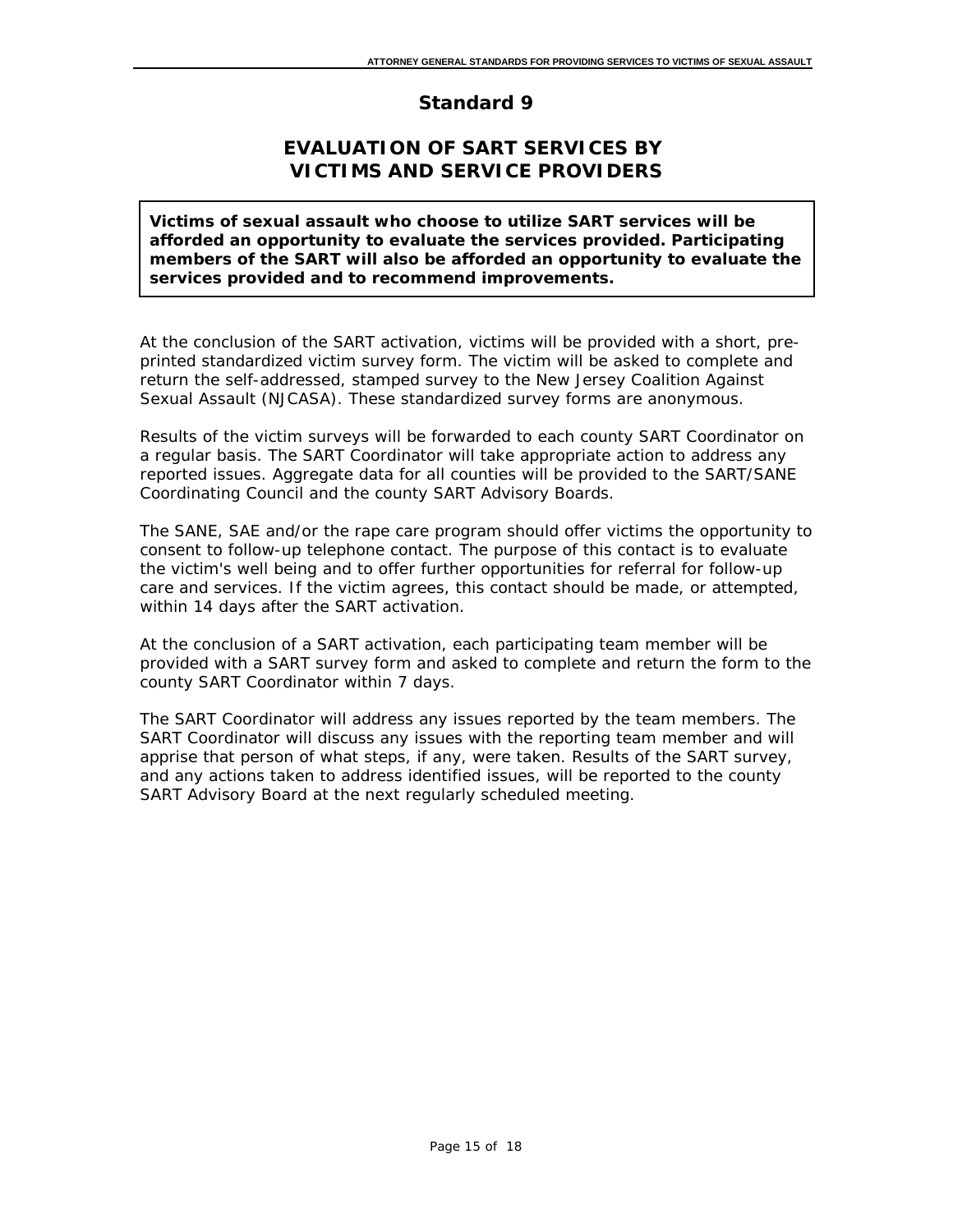### **PROSECUTION**

**Recognizing the profound impact that crimes of sexual assault have on both child and adult victims and their families, prosecutors will utilize a victim-centered approach when working with victims of sexual assault and in handling their cases.**

Each Prosecutor's Office should have at least one Assistant Prosecutor with specialized training in the investigation and prosecution of sexual assault cases.

Prosecutors will establish procedures to maintain custody of any forensic evidence collected during a sexual assault medical forensic examination conducted within the county. If the victim is undecided about reporting an incident to law enforcement at the time of the sexual assault medical forensic examination, the prosecutor will establish a procedure for all evidence to be secured for a minimum of 90 days from the date of the examination. This procedure will allow every victim an opportunity to make an informed decision regarding when, or if, to release evidence to law enforcement.

Prosecutors will adhere to the *Attorney General Standards to Ensure the Rights of Crime Victims* as codified in N.J.S.A. 52:4B-44 when working with victims of sexual assault.

The victim of a sexual assault shall be provided the opportunity to consult with the prosecuting attorney prior to the conclusion of any plea negotiations. See N.J.S.A. 2C:14-2.1.

A victim of sexual assault has the right to have a rape care advocate present at any point in the criminal justice system.

When the victim requests the presence of a rape care advocate during a law enforcement interview, the rape care advocate may be asked to provide her full name and the address of the program with which he or she is affiliated. When needed, further identifying information may be obtained from the rape care program.

In the event the offender is formally charged, indicted, convicted, or adjudicated a delinquent, the Prosecutor or the Victim-Witness Coordinator will ensure that the victim is advised of the right to obtain a court order requiring defendant to submit to an approved serological test for HIV, or any other virus identified as a probable causative agent of Acquired Immune Deficiency Syndrome (AIDS). Additionally, the victim will be offered assistance and referral to obtain an approved serological test for infection with HIV, and appropriate counseling and medical care. See N.J.S.A. 52:4B-44c(1) and (2).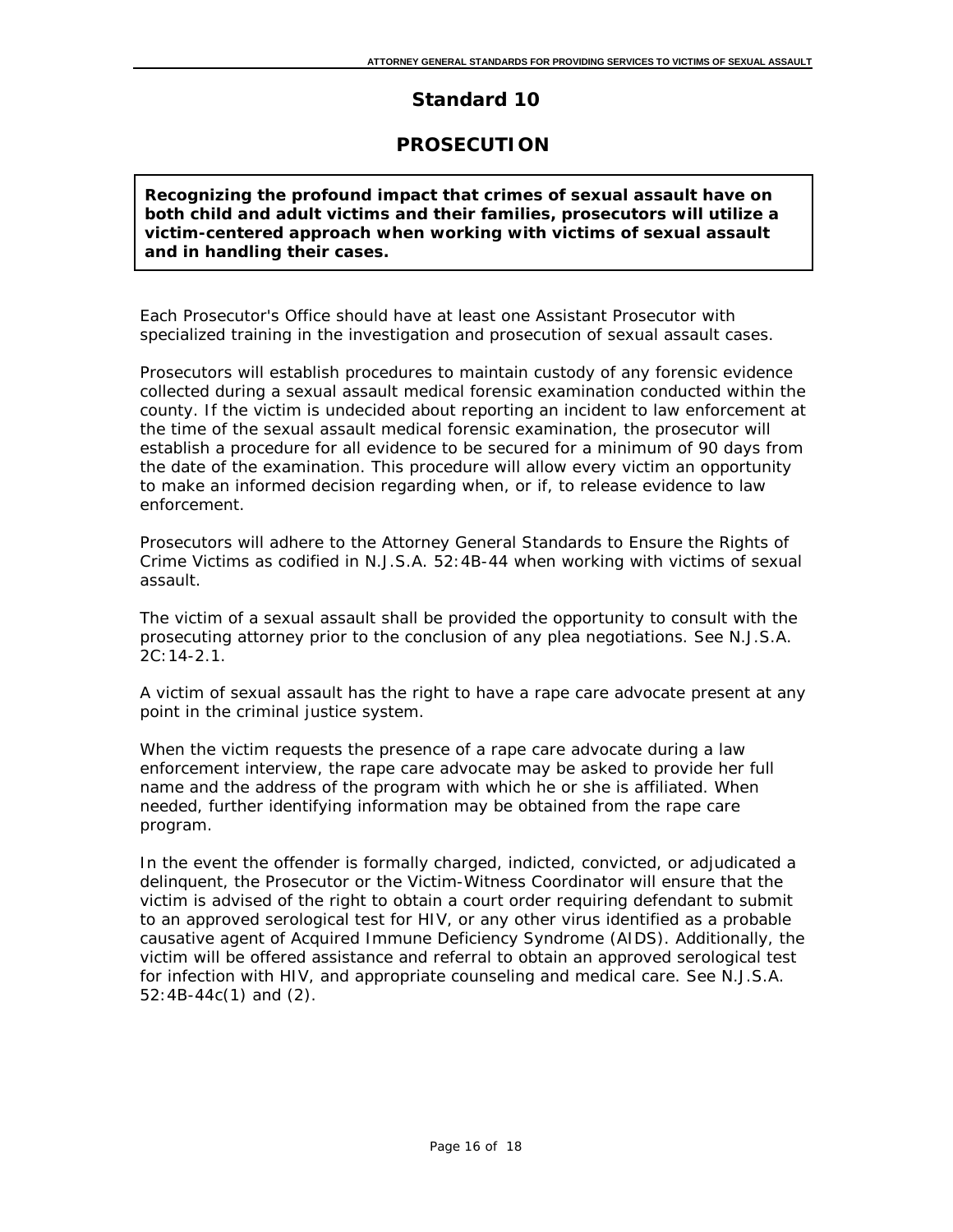#### **SEXUAL ASSAULT RESPONSE TEAM TRAINING**

#### **Every county will provide standardized SART training to all personnel assigned to respond as members of the county SART.**

Each county will present a basic SART training course for all individuals, including SANEs and SAEs, rape care advocates, police officers, detectives and investigators, who will be participating as members of the county SART.

The County Prosecutor's Office will conduct basic SART training annually, or more frequently as necessary to meet the needs of the participants.

The County Prosecutor's Office should invite members of the SART Advisory Board to participate in the development and presentation of the basic SART training.

Curriculum for the SART training should include:

- Statewide SART/SANE History
- County SART History and Statistics
- Dynamics of Sexual Assault
- Effects of Trauma
- Victim-Centered Approach
- Cultural Awareness and Special Needs Population
- Role of the Rape Care Advocate
- Role of Law Enforcement
- Role of the SANE/SAE
- Medical Forensic Examination Process
- County SART Activation Mechanism
- County SART Policies and Procedures
- County Evidence Handling Procedures
- Legal Issues Associated with Prosecution

At the conclusion of the training course, the participants should be afforded an opportunity to evaluate the course content and methods of presentation.

SART training updates will be presented periodically to apprise team members of changes to SART policies and procedures.